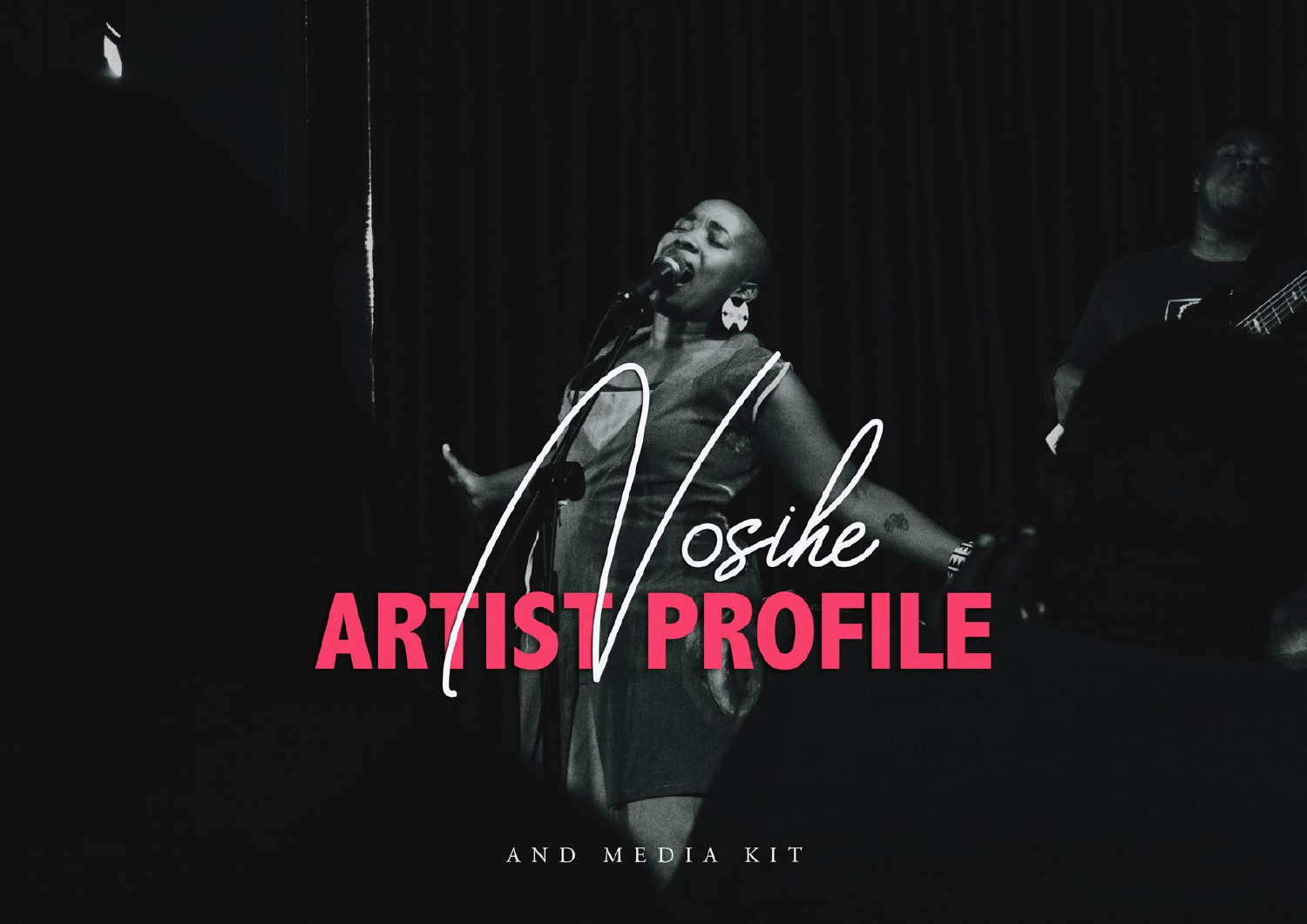## BIOGRAPHY *of* NOSIHE

I would love for

people to realise that they are not solo islands, we are all going through life & its emotions happy or sad. My music aims to remind people that they are not alone

NOSIHE has organically grown in her artistic expressions to be an eclectic soulful power force, solidly centred in her environment to interpret and translate through songs and its imagery. Some may liken Nosihe's bold disposition in

imaging to avant-garde styling of Grace Jones combined with the modern day haunting melodies of Laura Mvula.

At a young age the vocalist already discovered she loved singing. She was that girl wanting to take the lead when singing at family functions and always got

that radiancy because of her passion for song. It was a natural choice to pick up a musical instrument, and later to enrol in classical training and several school choirs. Currently she is studying Jazz

and Popular Music at the University of KwaZulu Natal.

Her ability to be malleable when plying her trade with contrasting audiences is a testimony to her unique bravery to walk

> in the shoes of her listeners. In the age of social connectivity, she has been very personal in her communicative ability to be open when building her core audience.

NOSIHE has stories to tell and you clearly hear this in her self-written compositions, in which she aims to tell her own

stories, but also those of others. She uses music as the powerful medium to articulate emotions and tell stories of sadness, love, betrayal, heartache and happiness.

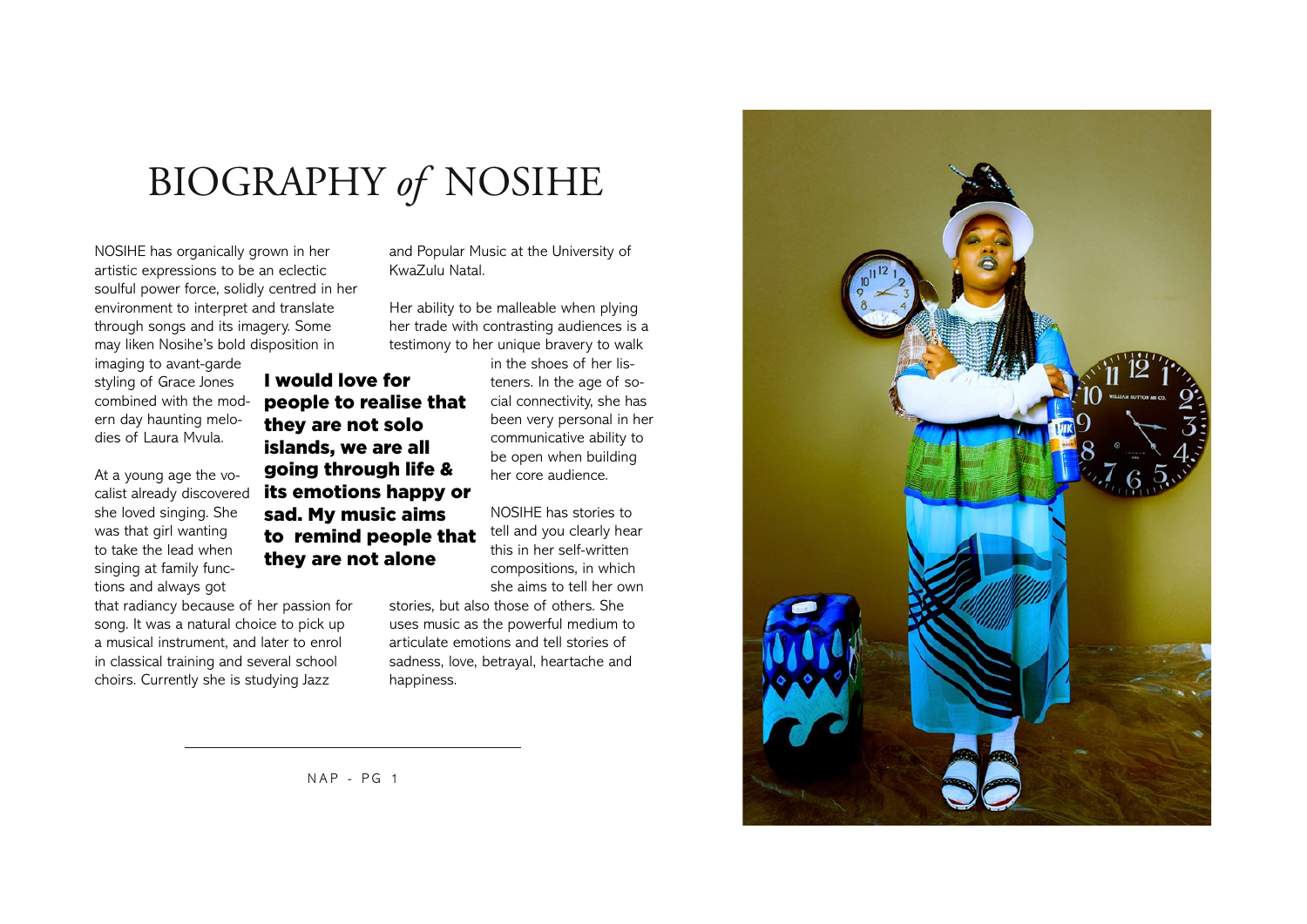# CAREER **HIGHLIGHTS**

#### **EP RELEASES**

independently releasing two EP's and one free mixtape between 2019 and 2020

#### **THE SECRET GIGS**

A customized music experience for her audience where she releases new music to them at secret locations around the country. Began in 2018

#### **FINISHED TOP 8 ON IDOLS SEASON 12**

Performed weekly to 4 million South Africans live on TV. Placed seventh on the biggest music talent show in South Africa in 2016

#### **NELSON MANDELA CENTENARY DINNER**

Performed at an international dinner for government ministers from all over Africa in collaboration with FCB

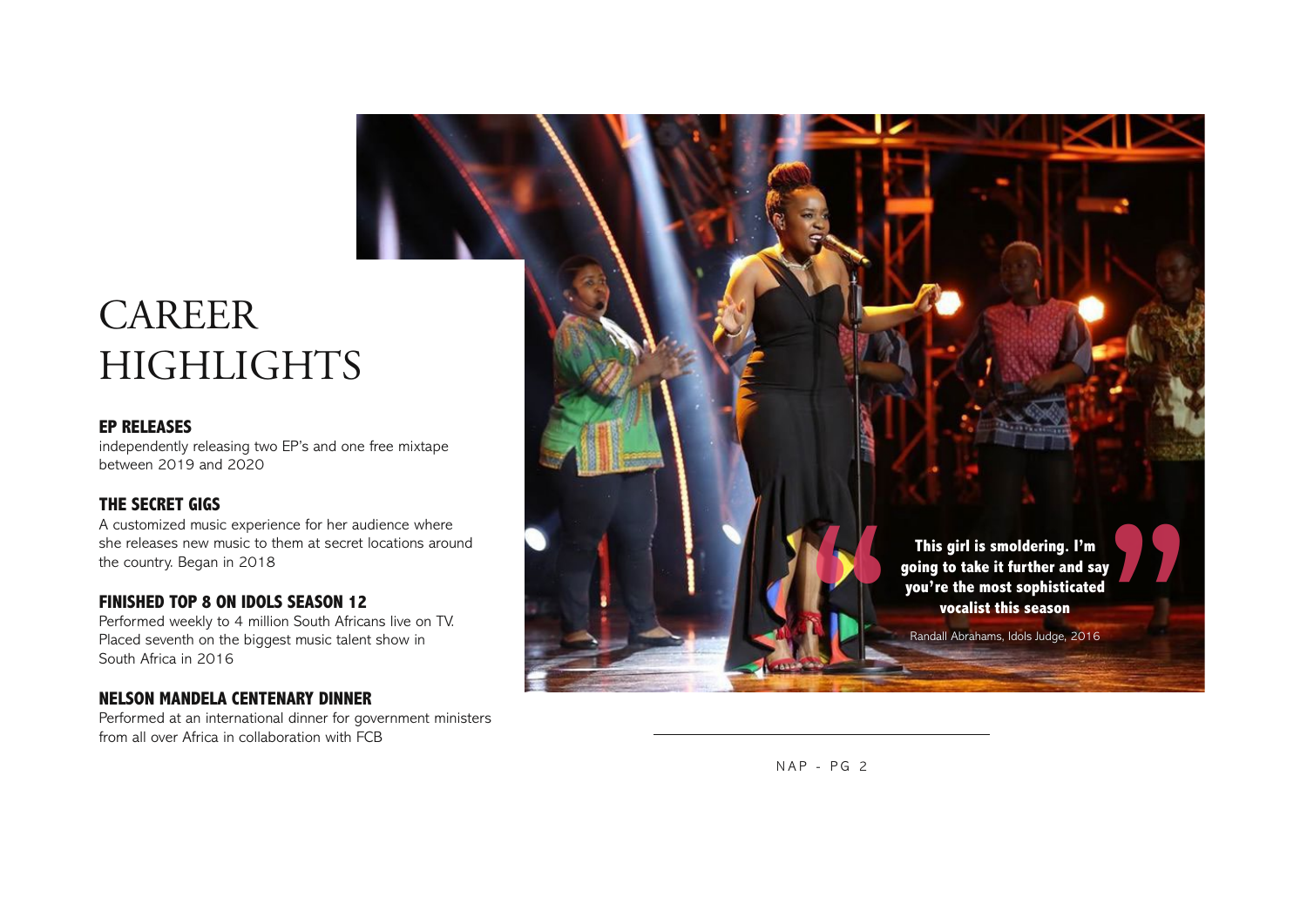# UNIQUENESS *&* SOUND

One can describe her sound as soulful and emotive, her songs are flamboyant and filled with her vibrant persona. She is drawing from classical, jazz and gospel tapestry of rhythms. This artist is known for always looking for collaborations with other artforms, such as fashion, photography and design.

> Nosihe unveiled her musical prowess in emphatic style... The songstress performed eight of her songs before a diverse audience that cheered and

sang along to her

Fundi Zungu, Ngcobo Empire 2019

When asked about to highlights in her career, NOSIHE says that she is mostly reminded of the first time she could play what she heard in her head as a massive highlight. After this experience, the highlights of her singing career kept on accumulating to a point where she took steps to see her intentions through as

she eventually found herself performing in a choir for President Mandela. When she realised she could make a career out of music, she decided to enter Idols (2016), during which she

performed weekly in front of a television audience of 4 million as she made it through to the top 8. From this she learned how she wanted her career to take shape, after which she build up her experience as an independent solo artist further. Another highlight performance

> was a performance at the Harry Gwala stadium in her hometown Pietermaritzburg.

Over the years, the vocalist has built up a great and very active social media following that also follows her to her live performances all over South Africa. She has created a SECRET GIGS brand, a consistent

surprise performance treat for loyal fans and new ones as well. In 2019 Nosihe has released her first EP, which is a live recording from the Secret Gigs, which has been well-received by her fans and through which she gained new following.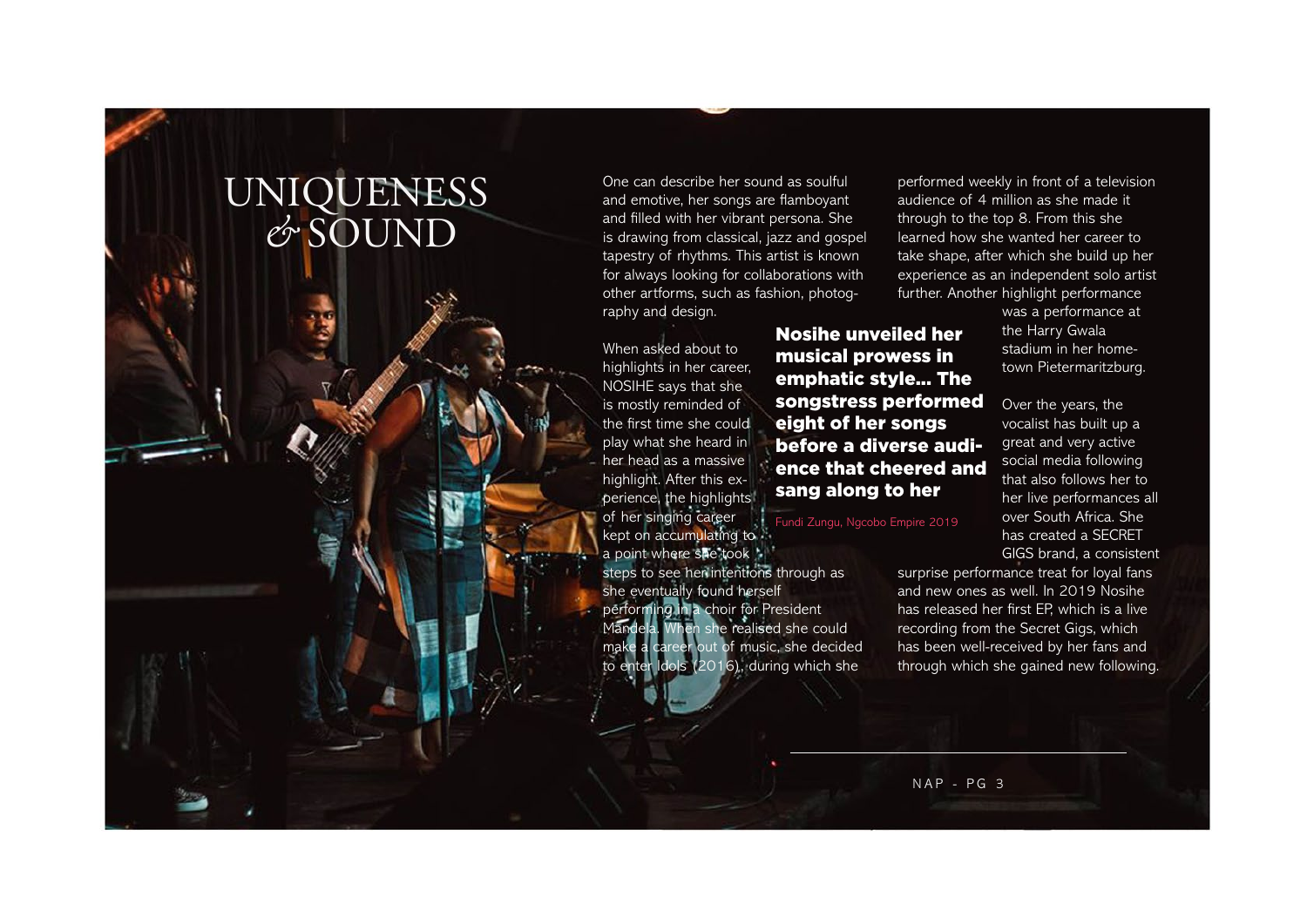

# CONTACTS *&* SOC MEDIA

bookings & ENQUIRIES marlyn@isupportdoyou.com +27 (0)79 707 7773

FOR MORE INFORMATION ABOUT NOSIHE, REACH HER ON



NOSIHE ON ALL STREAMING PLATFORMS INCLUDING